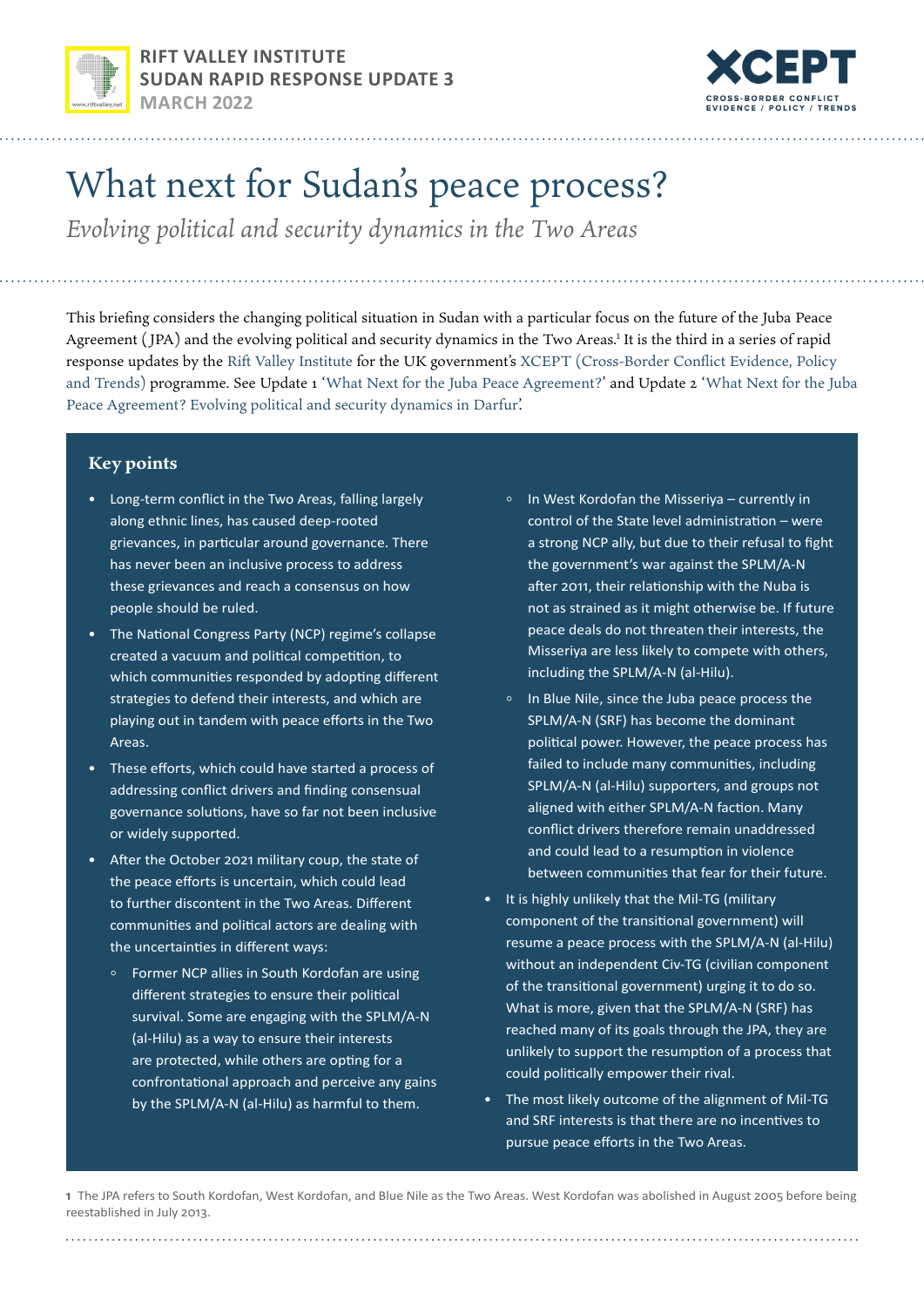### **Introduction**

Sudan's South Kordofan and Blue Nile states – known as the Two Areas – have been plagued by periods of conflict and insecurity since the 1980s. Many people from the Two Areas joined the Sudan People's Liberation Movement/Army (SPLM/A) rebellion in southern Sudan, with which they shared many political, social and economic grievances, as part of Sudan's Second Civil War (1983 – 2005). In particular, people from the Two Areas felt that only by increasing their control over local governance would they be able to address long-standing grievances. Under the control of Prime Minister Sadiq el-Mahdi, the government retaliated with a violent counterinsurgency that employed national security forces as well as local militias recruited mainly along ethnic lines.

After coming to power in a military coup in 1989, what became the National Congress Party (NCP) regime continued the practice of recruiting local ethnic forces, which it integrated into a nationwide militia called the Popular Defense Forces (PDF).<sup>2</sup> The PDF were a key instrument through which the NCP sought, as part of its so-called Civilization Project, to promote an Arab and Islamic identity across Sudan through violence if necessary.3 In practice, this meant that in the Two Areas the NCP's allies were mainly drawn from Arab communities, and that the SLPM/A was increasingly supported by non-Arab communities. Fighting during the war permanently displaced many SPLM/A supporters who lost access to their land in favor of NCP allies, who the regime had empowered not only to fight the SPLM/A, but also to pursue their own land claims.

The government's divide and rule practices in the Two Areas, and the local conflicts they caused, set the stage for decades of communal distrust, suspicion and violence. Today, communities are still competing over how land should be allocated and used, and also about how and who should determine local governance and

political representation – essential to determining who has access to land. The peace efforts initiated by the transitional government from 2019 could have helped address conflict drivers in the Two Areas. However, they failed to include all the necessary voices, which created opposition to the process, and would mean that implementation of even its best provisions would prove complicated. Following the October 2021 military coup, it is not clear where peace efforts stand and there are few incentives for the military elites and dominant political forces in the Two Areas to support genuine peace talks through a consensus building process. This uncertainty and unaddressed conflict drivers could lead to violence.

# **Background**

In 2005, the Comprehensive Peace Agreement (CPA) ended over 20 years of civil war but failed to address conflict drivers in the Two Areas. After South Sudan's independence six years later, tensions between the government and the now SPLM/A-North (SPLM/A-N) reignited the civil war in South Kordofan in June 2011 and in Blue Nile three months later.<sup>4</sup> In response, the SPLM/A-, together with the three strongest Darfuri rebel groups, formed the Sudan Revolutionary Front (SRF) with the aim of overthrowing President Omar al-Bashir and creating a Sudan where previously marginalized groups and regions were better represented at the political centre.<sup>5</sup> Heavy fighting continued in the Two Areas from 2011 until June 2016, when the SPLM/A-N and the NCP government agreed to a cessation of hostilities. While formal military engagements ceased, and renewed ceasefires largely kept the peace, there has yet to be a formal resolution to the conflict and an uneasy 'no war, no peace' dynamic remained in the Two Areas during the final years of the NCP regime and since under the transitional arrangements.

As hostilities between the SPLM/A-N and the NCP regime were coming to an end, political divisions between the former and the SRF and within the SPLM/

**4** The Sudanese government sought to expel SPLM/A soldiers from the Two Areas into what was to become South Sudan. SPLM/A and the communities they represented strongly opposed this as they viewed these soldiers as necessary for their protection. As tensions rose, clashes between Sudanese Armed Forces (SAF) and SPLM/A-N soldiers broke out and violence quickly spread, reigniting the civil war in South Kordofan and Blue Nile.

**5** Andrew McCutchen, 'The Sudan Revolutionary Front: Its Formation and Development', Human Security Baseline Assessment (HSBA) Working Paper 33, *Small Arms Survey*, 2014: 5.

**<sup>2</sup>** Initially referred to as the National Islamic Front (NIF) the regime formed the NCP in 1998. The Mil-TG officially disbanded the PDF after Omar al-Bashir's removal in 2019 and made them part of its reserve forces. However, in many parts of the Two Areas the structures of the PDF remain and take part in local violence.

**<sup>3</sup>** The 'Civilization Project' (*Al-Mashru Al-Hadari*), and its associated 'comprehensive call' (*Al-Dawa Al-Shamila*), intended to Islamize (through violence, if necessary) all religious and cultural aspects of life for non-Muslims living in Sudan. See Abdullahi A. Gallab, *The First Islamist Republic: Development and Disintegration of Islamism in the Sudan,* Burlington: Ashgate Publishing, Ltd., 2008: 11.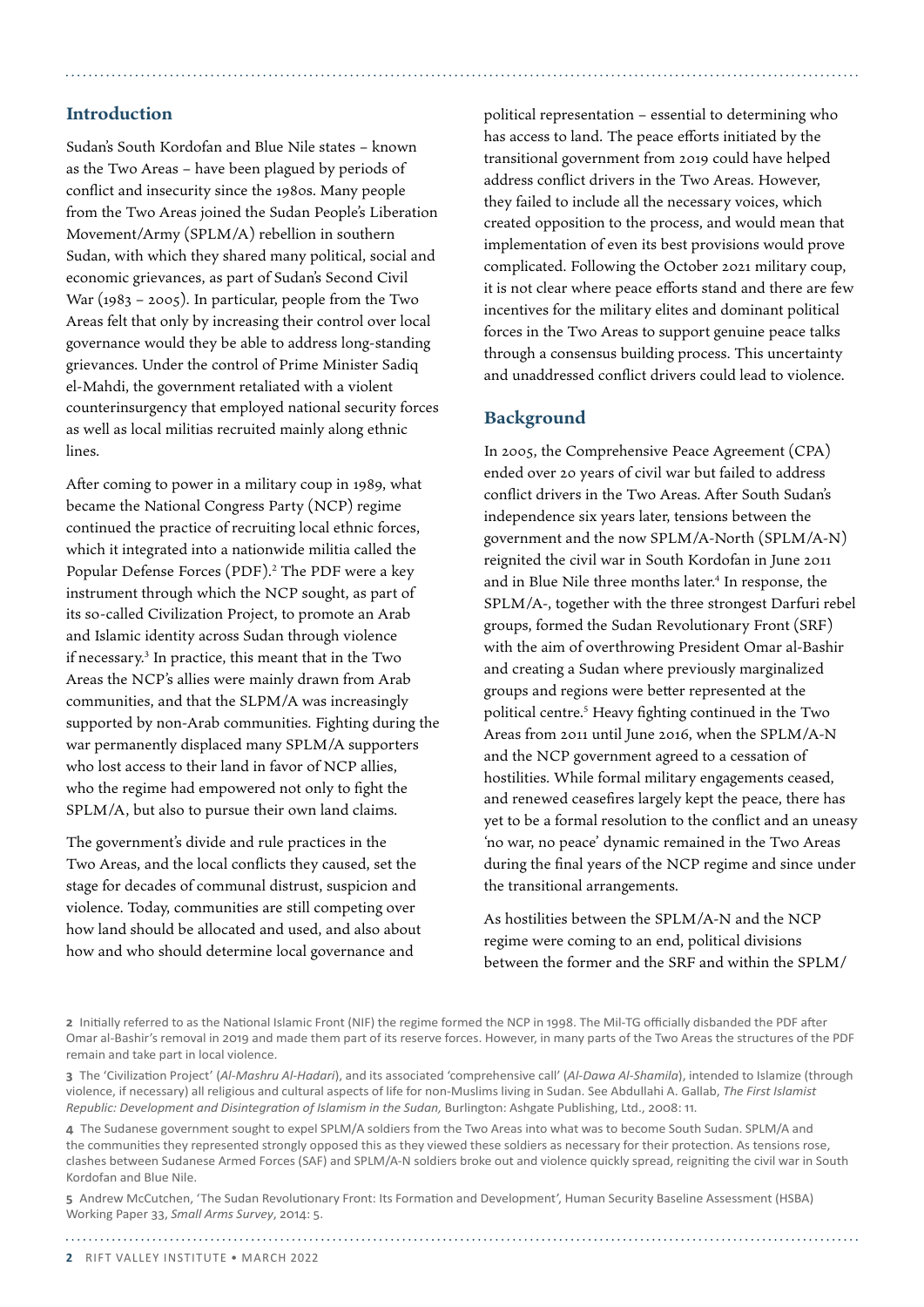A-N surfaced. In 2015, mistrust within the SRF coalition led the SPLM/A-N to leave the coalition. That same year, divisions within the SPLM/A-N became apparent in Blue Nile between supporters and detractors of Malik Agar, the Chairman and Commander-in-Chief of the SPLM/A-N. By 2017, the divisions had widened, and a rift formed within the movement's leadership, with Malik and Secretary General Yasir Arman on the one side, and Deputy Chairman Abdelaziz al-Hilu on the other.<sup>6</sup> In 2017, violent clashes broke out in Blue Nile between communities supporting Malik and al-Hilu and led to the SPLM/A-N's split and numerous causalities on either side.

Ultimately, Malik and his supporters were driven out of Blue Nile and into South Sudan's Maban County. In October 2017, the SPLM-N held an Extraordinary General Convention, boycotted by Malik and Yasir, which elected al-Hilu as the Chairman and Commanderin-Chief of the now SPLM/A-N (al-Hilu).7 During the following years, Malik and his supporters tried to rebuild a political and military movement in the Two Areas but had limited success. Although Malik re-joined the SRF that same year, his movement – now known as the SPLM/A-N (SRF) – remained side-lined in Two Areas politics until the Juba peace process started in September 2019.

#### **NCP collapse and the peace process**

In April 2019, the NCP regime collapsed after months of popular unrest. It left a political vacuum in areas outside of Khartoum, which the newly established transitional government sought to fill, in part, through a peace process to find solutions to the root causes of Sudan's violence. It was agreed that the government would launch two separate processes: a process with the SRF, which would be national in scope and include a specific track for the Two Areas, and a peace process with the SPLM/ A-N (al-Hilu). The latter focused on the Two Areas but also on issues such as governance and security sector reform, which would have country-wide implications.

As part of the Juba peace process with the SRF, Malik was designated as the movement's representative in the Two Areas, which included West Kordofan. Through the peace process and the resultant Juba Peace Agreement (JPA) that was adopted in October 2020,<sup>8</sup> Malik was able to increase his political power, especially in Blue Nile. His efforts to build a social base of support in West and South Kordofan, however, were met with limited success. Through the JPA, the SPLM/A-N (SRF) was granted the right to appoint the governor and cabinet in Blue Nile and the deputy governors in West and South Kordofan. It also granted the SRF 30 per cent of state government positions (both executive and legislative) in the Two Areas.<sup>9</sup>

Al-Hilu adopted a cautious and wary approach towards the transitional government and especially its military wing (Mil-TG), which was effectively leading the peace processes on behalf of the government.10 The Mil-TG also felt threatened by the SPLM/A-N (al-Hilu)'s call for a wholesale change to how Sudan's security forces are organized and run (whereas the SRF agreed, as part of the Juba peace process, to integrate their forces into the SAF). This, and the SPLM/A-N (al-Hilu)'s call for a secular state, along with significant devolution of political power and resource control from Khartoum to the peripheries, would severely threaten the military's political and economic interests. This meant that even before the coup, a peace process with al-Hilu was always going to be difficult.

The decision to hold two separate peace processes meant that no consensus could be built on key issues of concern and that agreements would prove challenging to align – especially with regards to governance. This would prove particularly problematic in Blue Nile, where the fallout from the 2017 SPLM/A-N split continues to impact communal relations and the interests of leaders from each side (discussed below). In addition, the fact that the JPA was adopted before the process with SPLM/A-N (al-Hilu) could produce any outcomes, also gives Malik an upper hand in Two Areas politics, as well as say over how the current government would pursue peace efforts with the SPLM/A-N (al-Hilu).

**6** 'Spilling Over: Conflict Dynamics in and Around Blue Nile State, 2015-2019', *Small Arms Survey*, 2020: 34-38.

**9** 'Juba Peace Agreement', 98.

**10** See, 'What Next for the Juba Peace Agreement?', Sudan Rapid Response Update #1, Rift Valley Institute, December 2021. ([https://riftvalley.](https://riftvalley.net/publication/what-next-juba-peace-agreement-after-coup-sudan)) [net/publication/what-next-juba-peace-agreement-after-coup-sudan](https://riftvalley.net/publication/what-next-juba-peace-agreement-after-coup-sudan)))

**<sup>7</sup>** 'Spilling Over: Conflict Dynamics in and Around Blue Nile State', 37.

**<sup>8</sup>** PILPG, 'Juba Peace Agreement – Official English Translation', 3 October 2020.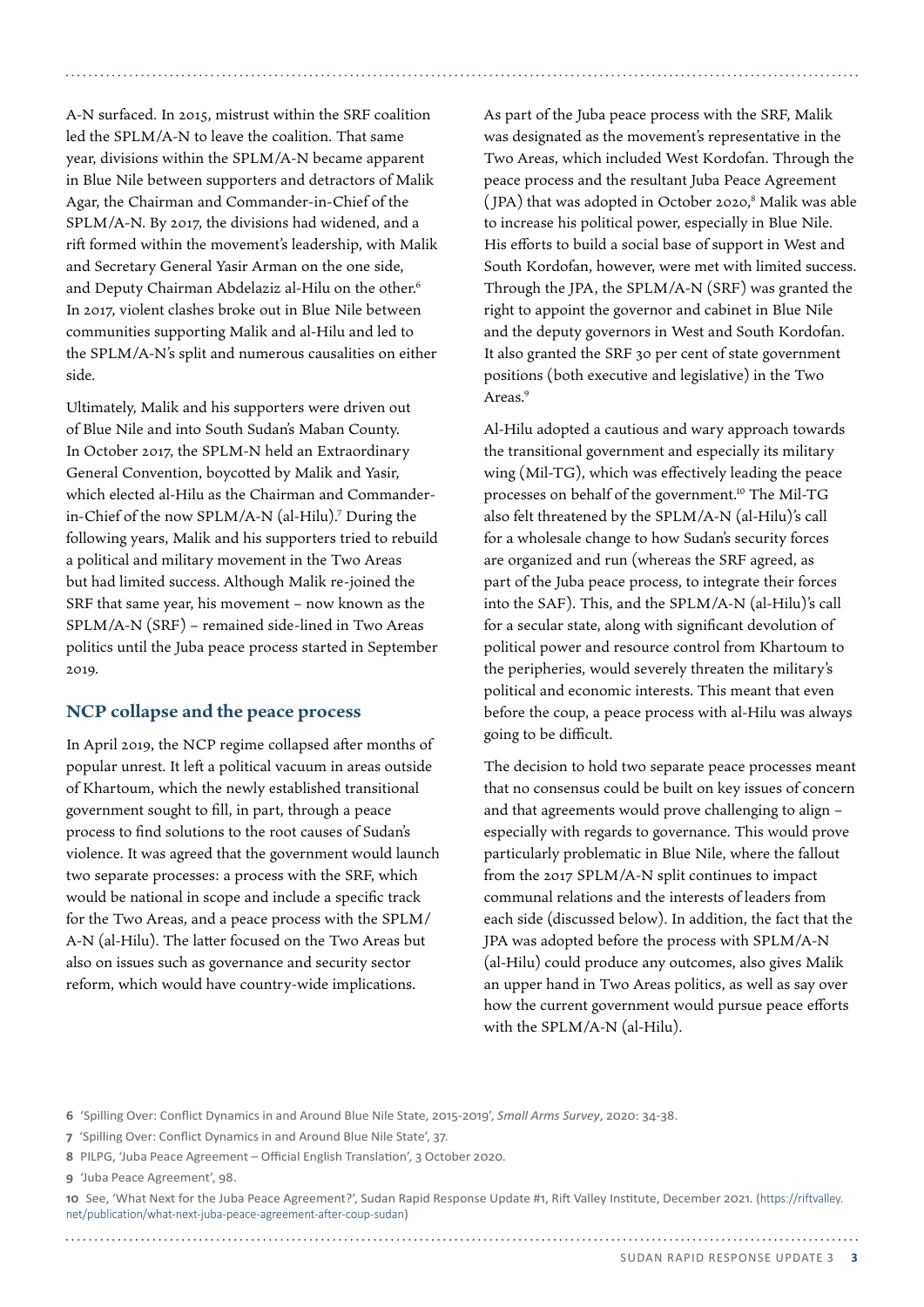#### *A. West and South Kordofan*

Most of the people living in West and South Kordofan can loosely be broken down into two main ethnolinguistic identity groups. The first are the Baggara (cattle-herding) Arab communities, which moved into the Kordofan region approximately two hundred years ago and began to displace Nuba communities.11 In **South Kordofan**, the greater Hawazma community lives in a large ark of fertile lowland plains that stretch from Kadugli north through Dilling before turning east and then south towards Talodi. The Kenana, Kawahla and Awlad Hemet live in the eastern part of the state. In **West Kordofan**, the Misseriya Humr live across much of the southern part of the state and down into Abyei, while the Misseriya Zurg live in the eastern area northwest of Lagawa. The Hamar community lives in the northern part of the state. These Arab communities consist of a wide variety of people but they share a common historical practice of pastoralism, speak Arabic, and identify as descendants of people who migrated from the Arabian Peninsula. They were also often allied to the NCP and formed the majority of the armed proxies who fought against the SPLM/A(-N) and associated communities. Through this, they acquired land that they now consider to be theirs and depend on for their livelihoods.

The second group consists of Nuba people, who are composed of more than fifty distinct communities.12 In spite of their differences, they are connected by a practice of agropastoralism and their use of 'African' languages. They also identify as non-Arab and claim to be the indigenous people of much of the central areas of what is now West and South Kordofan – in and around the main mountainous areas. The Nuba historically lived on fertile plains, but as Arab communities expanded into the area during the past two hundred years, they were gradually forced to live or take refuge in mountainous areas.<sup>13</sup> During their rebellion, the SPLM/A(-N) drew most of their support from these communities.

The collapse of the NCP regime created a vacuum that fueled political competition in the region, which often takes on ethnic dimensions. Those, largely Arab, communities formerly associated with the NCP have become worried about losing the political privileges and land that they acquired under the former regime. Many Nuba communities, especially those associated with the SPLM/A-N (al-Hilu), have seen the regime change as an opportunity to regain land and political representation. After years of NCP political manipulation and mobilization along ethnic lines, most people view politics through a communal lens and are wary of any process, including a peace process, that might empower their rivals – and would be seen as threatening their interests.

**In South Kordofan**, former NCP allies have adopted different approaches to ensure their survival following the regime change. Some have decided to engage with the SPLM/A-N (al-Hilu), which controls large areas and commands significant support in the state. Among these are the Kenana, Kawahla and Longon (the latter a Nuba community). They feel that the SPLM/A-N (al-Hilu)'s relative popularity in the state will eventually translate to significant political representation and that, by starting to reconcile with it, they will be in a better position to protect their interests in the future.14

Other communities see any gains made by the SPLM/ A-N (al-Hilu) as being detrimental to them and have instead pursued a policy of confrontation. Among these are members of the Hawazma community who were strong NCP allies and PDF supporters, and have shown no inclination towards reconciliation since 2016.15 Now, they are particularly worried by the possible changes a peace deal with the SPLM/A-N (al-Hilu) may bring,<sup>16</sup> but also that they would not be included in any decisionmaking process around governance. This is why, following the regime change in 2019, some sections of the Hawazma community have come into conflict not only with Nuba communities from SPLM/A-N controlled areas, but also with Kenana, Kawahla and Longon

**13** Harragin, 'Nuba Mountains Land', 11.

**<sup>11</sup>** See: Simon Harragin, 'Nuba Mountains Land and Natural Resources Study – Part 1: Land Study', USAID, 200): 11.

**<sup>12</sup>** 'Facing genocide: the Nuba of Sudan', *African Rights:* London*,* 1995: 5.

**<sup>14</sup>** Engagement between these communities is also driven by and manifests through increased economic links and locally-led peacebuilding efforts created in an environment of reduced national-level elite manipulation following the NCP regime's collapse.

**<sup>15</sup>** Some sub-sections of the Hawazma community however have started engaging with the SPLM/A-N (al-Hilu) since 2019. For instance, the Dar Niyela (from the Abdel Ali section), who migrate through Habila, clashed heavily with Nuba communities from SPLM/A-N (al-Hilu) controlled areas in 2018 and 2019, and have since engaged in a locally-led reconciliation process that has held so far.

**<sup>16</sup>** Hawazma community members are also concerned by changes the full implementation of the JPA could bring, but this is a secondary concern due to the SRF's lower level of influence in South Kordofan.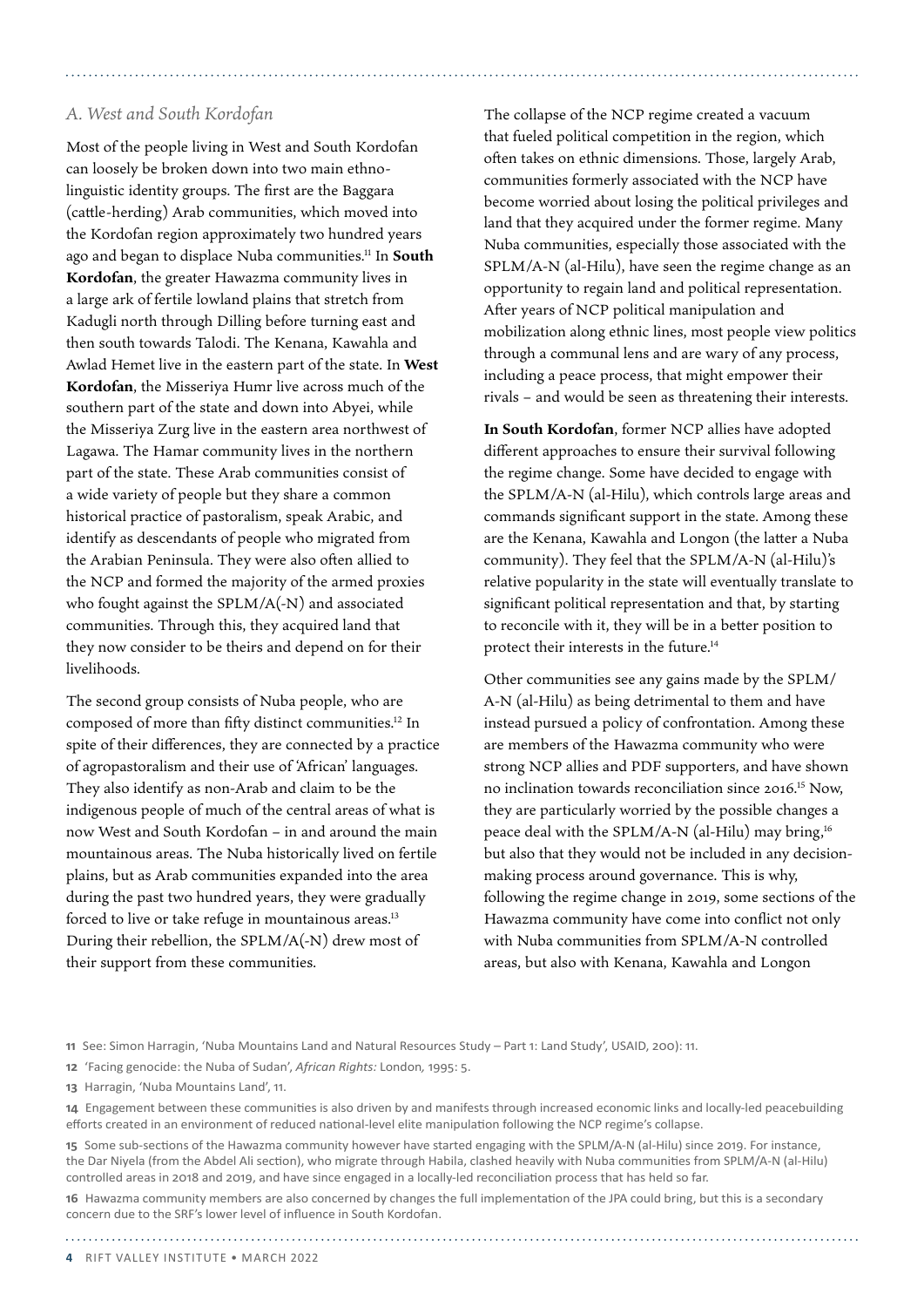communities.17 They are concerned that a rapprochement between these communities and the SPLM/A-N (al-Hilu) would disempower them politically and threaten their interests.18 For instance, the Dar Ali and Al-Sira Hawazma sub-sections have engaged in a violent conflict with the Kenana, Kawahla and Longon communities in Abu Jubaiyah and Talodi localities, which led to hundreds of casualties since 2020. Numerous casualties have also been reported because of Dar Ali and Al-Sira attacks on Nuba villages aligned with the SPLM/A-N (al-Hilu) in Dalami and Rashad localities driven by similar political reasons.

**In West Kordofan**, the Misseriya were a strong NCP regime ally and made up a large proportion of the PDF who fought against the SPLM/A in the 1990s. However, when the war failed to fulfill many of the promises the NCP made to the Misseriya people, their support wavered and many refused to fight the government's war against the SPLM/A-N after 2011. This has meant that the relationship between the Misseriya and the Nuba is not as bad as it might otherwise have been. Furthermore, the Misseriya currently control the West Kordofan State administration, which they see as vital to protecting their interests.19 As long as they do not feel like their political power is under threat, they are less likely to compete with other groups, especially the SPLM/A-N (al-Hilu). However, if a prospective peace deal between the latter and the government risked threatening their interests, this could negatively impact communal and political relations between the two.20

### *B. Blue Nile*

The people of Blue Nile consist of communities referred to as either non-Arab 'indigenous' communities, 'newcomers' consisting of both Arab and non-Arab

tribes, and a combination of the two resulting from their intermarriage. The indigenous communities include the Gumuz, Hamaj and Kadalo in Roseires, the Ingessana in Tadamon and Bau, the Berta in Geissan and Kurmuk, as well as Uduk, Jumjum, Koma and Ganza in southern Kurmuk. The newcomers include traders who came from northern Arabized communities in the 1800s and under the NCP regime,<sup>21</sup> and Arab pastoralists, especially from the Kenana and Rufaa al Hoy, who migrated from White Nile and Sennar states. Other newcomers include the Fellata and Hausa, non-Arabs originally from West Africa, who began settling in Blue Nile a hundred years ago.<sup>22</sup> A third group has developed from the descendants of the northern Arabized traders who arrived in the 1800s and inter-married with the local population, usually Berta speaking communities. Their descendants established fiefdoms in what is now Blue Nile and Ethiopia. Since then, they have occupied local political and security roles in both countries, especially in Blue Nile under the NCP. Locally many people refer to them as 'Watawit', but they prefer to use either the Berta subsection name (Dawala, Rakabiya, Harakin, etc.)<sup>23</sup> or refer to themselves as descendants from the northern Nile Valley.

In Blue Nile, the SPLM/A historically drew most of its support from indigenous communities, especially the Uduk, Ingessana, and Berta, who felt marginalized and without a say over how they were governed. The NCP regime, on the other hand, mobilized supporters mainly from among the newcomers, especially the Fellata and Arab pastoralists. It also gained some support from among the Berta and the 'Watawit' elite. Similar to West and South Kordofan, inter-communal violence caused a lot of suffering and created numerous grievances that left behind a torn social fabric. For instance, conflict in the 1980s – 90s and again after 2011 caused the displacement

**17** The Hawazma are a large community with three main sections: Rowowga (Kadugli area), Abdel Ali (Habila area), and Halafa (Dalami and Rashad area) each with their own sub-sections. Currently the sub-sections from the Halafa are the most aggressive towards the SPLM/A-N and others.

**18** There are also economic and land tensions, which sometimes lead to violence.

**19** During the Juba Peace Process, Malik sought to court the Misseriya community through one of his senior leaders Adam Karshom, a Misseriya from the el-Fula area, who was recently appointed West Kordofan deputy governor. However, most of the Misseriya community was not interested in being represented through him, preferring to have a direct link to Khartoum instead. See International Crisis Group, 'The Rebels Come to Khartoum: How to Implement Sudan's New Peace Agreement', Africa Briefing, Number 168, 2021, 6 – 7.

**20** Competition over land has already given way to conflict in the West Kordofan. For instance, some Misseriya and Hamar communities have recently clashed over land claims, such as in 2021 in Abu Zabad locality. These tensions are largely political, with the Hamar considering themselves to be the largest group in West Kordofan and feeling that political representation at the state level should reflect this, while the NCP's preference was for the Misseriya.

**21** This includes the Jaaliyin, Shagaiya, and the Danagla, who are Arabized Nubian groups from northern Sudan, especially the Nile River valley.

**22** Gunnar M., Sørbø and Abdel Ghaffar M. Ahmed, *Sudan Divided: continuing conflict in a contested state*, Springer, 2013, 226.

**23** International Crisis Group, 'Sudan's Spreading Conflict (II): War in Blue Nile'," Africa Report, Number 204, 2013, 4.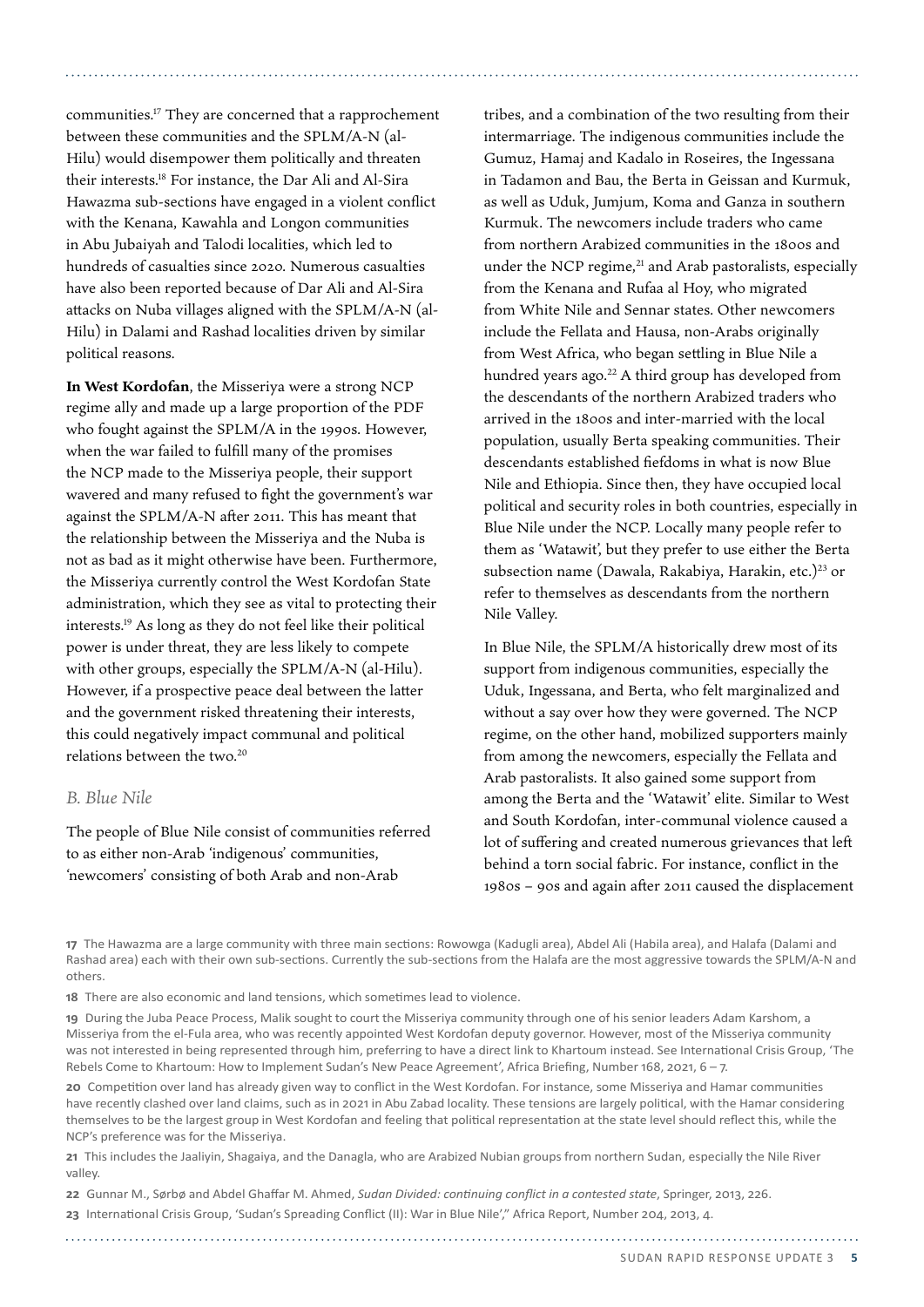of Uduk communities, and to a lesser extent Ingessana and Berta, into neighboring countries – with tens of thousands still living in refugee camps in neighbouring countries.

The post-NCP period saw significant political changes in Blue Nile. Following the Juba peace process, the SPLM/ A-N (SRF) became the dominant political power in the state, with much of its support stemming from Malik's Ingessana community as well as the Fellata.24 However, the peace process failed to include many communities, including SPLM/A-N (al-Hilu) supporters<sup>25</sup> and groups that have not aligned with either SPLM/A-N faction, that have different views about the state's governance.<sup>26</sup> This means that many conflict drivers remain unaddressed and could, as in West and South Kordofan, lead to a resumption in violence between communities that fear for their future. This is especially true for communities aligned with either SPLM/A-N faction, the split of which left behind deep animosity. Although the two sides largely keep to their respective areas and do not interact, the longer this situation continues without resolution, the greater the chances are that tensions lead to violence.

**24** The Fellata were interested in aligning with the SPLM/A-N (SRF) as they were seeking a new political patron to preserve the political prestige they acquired under the NCP regime.

**25** SPLM/A-N (al-Hilu) draws most of its support from Uduk, Berta and other indigenous groups, has increased its support by growing closer to the Gumuz, Kadalo, and Hamaj communities in Roseires.

**26** For instance, the 'Watawit' have not developed a political relationship with either SPLM/A-N faction – although some of its leaders have strong links to the Mil-TG.

**6** RIFT VALLEY INSTITUTE • March 2022